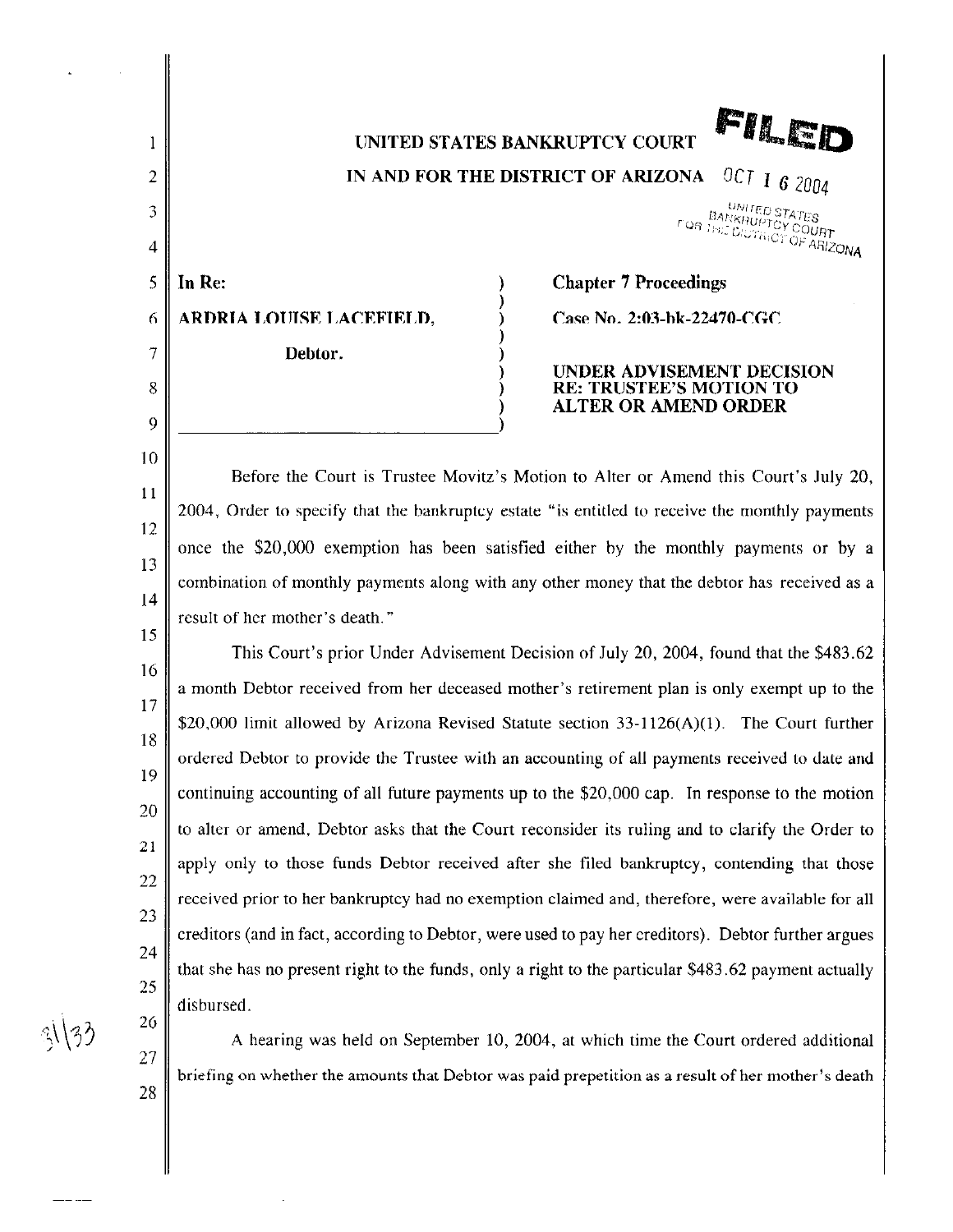can be counted toward the Debtor's allowable exemption under A.R.S. section  $33-1126(A)(1)$ . That has now been completed and the matter is ripe for determination.

3 4 5 6 7 First, the Court rejects Debtor's request to reconsider its prior Order and find the funds excluded from property of the estate pursuant to *In re Nelson*, 274 B.R. 789 ( $8<sup>th</sup>$  Cir. BAP 2002). As with her original pleading, Debtor does little to provide this Court with any evidence to show that this retirement plan, once passed to her from her mother upon her mother's death, retains any type of ERISA protection. The monies are at core an inheritance and not a protected retirement benefit to Debtor.

9 10 11 12 13 14 15 16 To except these funds from the estate, this Court must find that the monthly payments Debtor receives are subject to a restriction on transfer enforceable nnder "applicable nonbankruptcy law." 11 U.S.C. section  $541(c)(2)$ . However, case law establishes that the protection afforded the actual retirement plan participant does not automatically flow to the party who inherits the remainder of the asset upon the plan participant's eath. In re Greenfield, 289 B.R. 146 (Bankr. C.D. Cal. 2003); In re Sims, 241 B.R. 467 (Bankr. N.D. Okla. 1999) Debtor is not the holder of these assets as a participant in the retirement plan. She is a holder of these assets by virtue of the fact that she inherited them upon her mother's death.

17 18 19 20 21 22 *23*  24 25 Debtor relies on a new case her counsel found, *In re Nelson,* 274 B.R. 789 (8'" Cir. BAP  $2002$ ), in which the  $8<sup>th</sup>$  Circuit Bankruptcy Appellate Panel concluded that debtor's interest in his former spouse's ERISA-qualified retirement plan pursuant to a divorce decree and domestic relations order was nonestate property upon his filing chapter 7. Under the divorce decree, debtor was made an actual alternate payee and was therefore conferred beneficiary status under the qualified domestic relations order mechanism in 29 U.S. C. section  $1056(d)(3)$ . That provision has no application here. The case does not stand for the proposition that any recipient of retirement monies from an ERISA plan by virtue of the plan participant's death automatically receives renders the monies nonestate property.

26 27 Therefore, the question remaining before this Court is whether the amounts Debtor received prepetition are counted toward Debtor's allowable exemption under A.R.S. section 33-

28

2

 $\mathbf{1}$ 

8